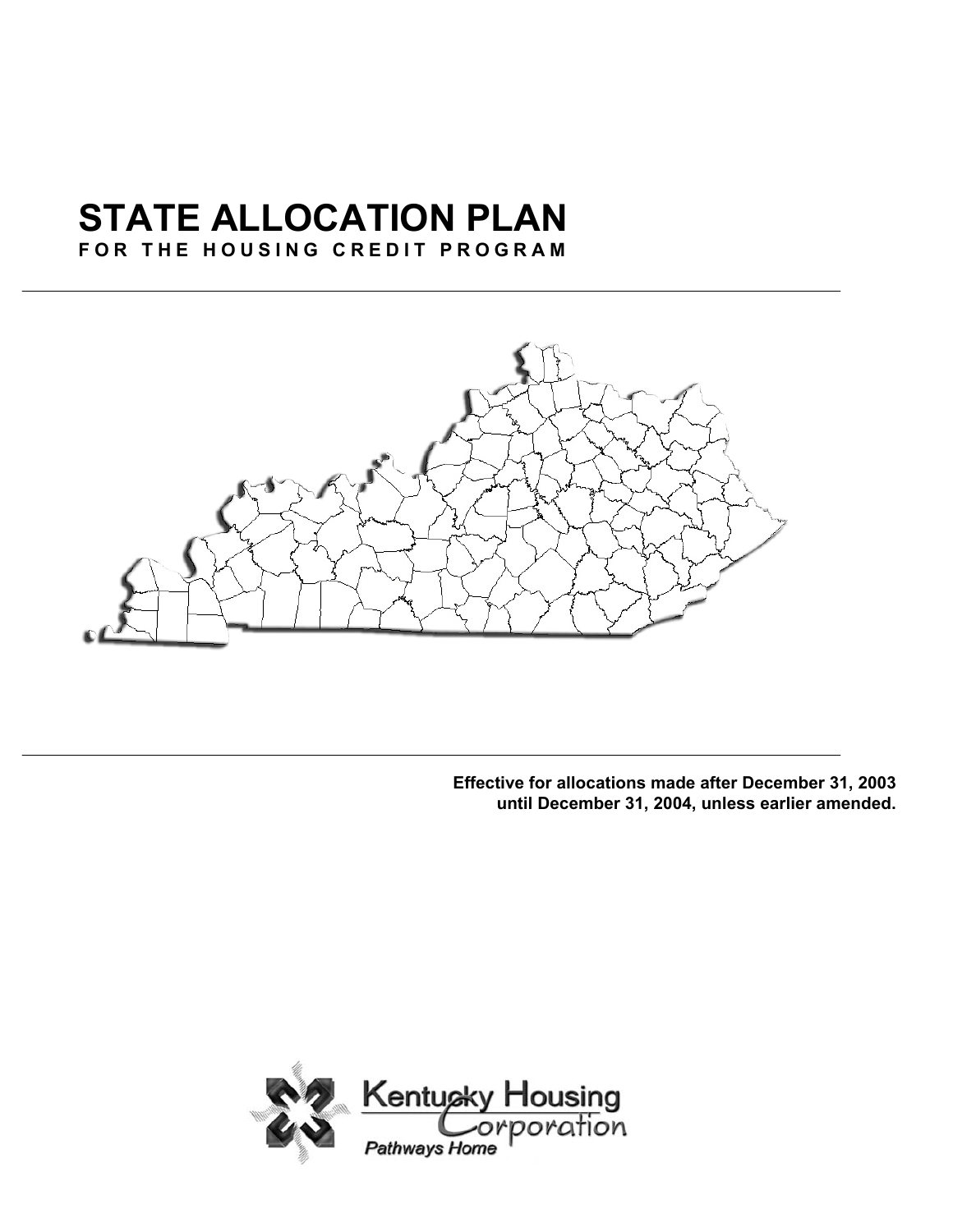# **SUMMARY**

| <b>STATUTORY AUTHORITY</b>         | <b>Section 42 of the Internal Revenue Code</b><br>(IRC) of 1986, as amended                                                                                                                                            |
|------------------------------------|------------------------------------------------------------------------------------------------------------------------------------------------------------------------------------------------------------------------|
| <b>STATE HOUSING CREDIT AGENCY</b> | <b>Kentucky Housing Corporation (KHC)</b>                                                                                                                                                                              |
| <b>ANNUAL CREDIT AVAILABLE</b>     | Approximately \$8 million in 2004,<br>including annual adjustments for inflation<br>and unused and returned Housing Credit<br>from prior years, if any.                                                                |
| <b>SET-ASIDES</b>                  | Set-asides will be provided for:                                                                                                                                                                                       |
|                                    | -- Projects with qualified nonprofit<br>participants.                                                                                                                                                                  |
|                                    | -- Projects financed by the Rural Housing<br><b>Services (RHS) Section 515 Program.</b>                                                                                                                                |
| <b>COMPLIANCE MONITORING</b>       | KHC will monitor projects throughout the<br>15-year compliance period and 15-year or<br>longer extended-use period (affordability<br>period) to ensure adherence to low-income<br>restrictions, Housing Credit Program |
|                                    | regulations and project selection criteria.                                                                                                                                                                            |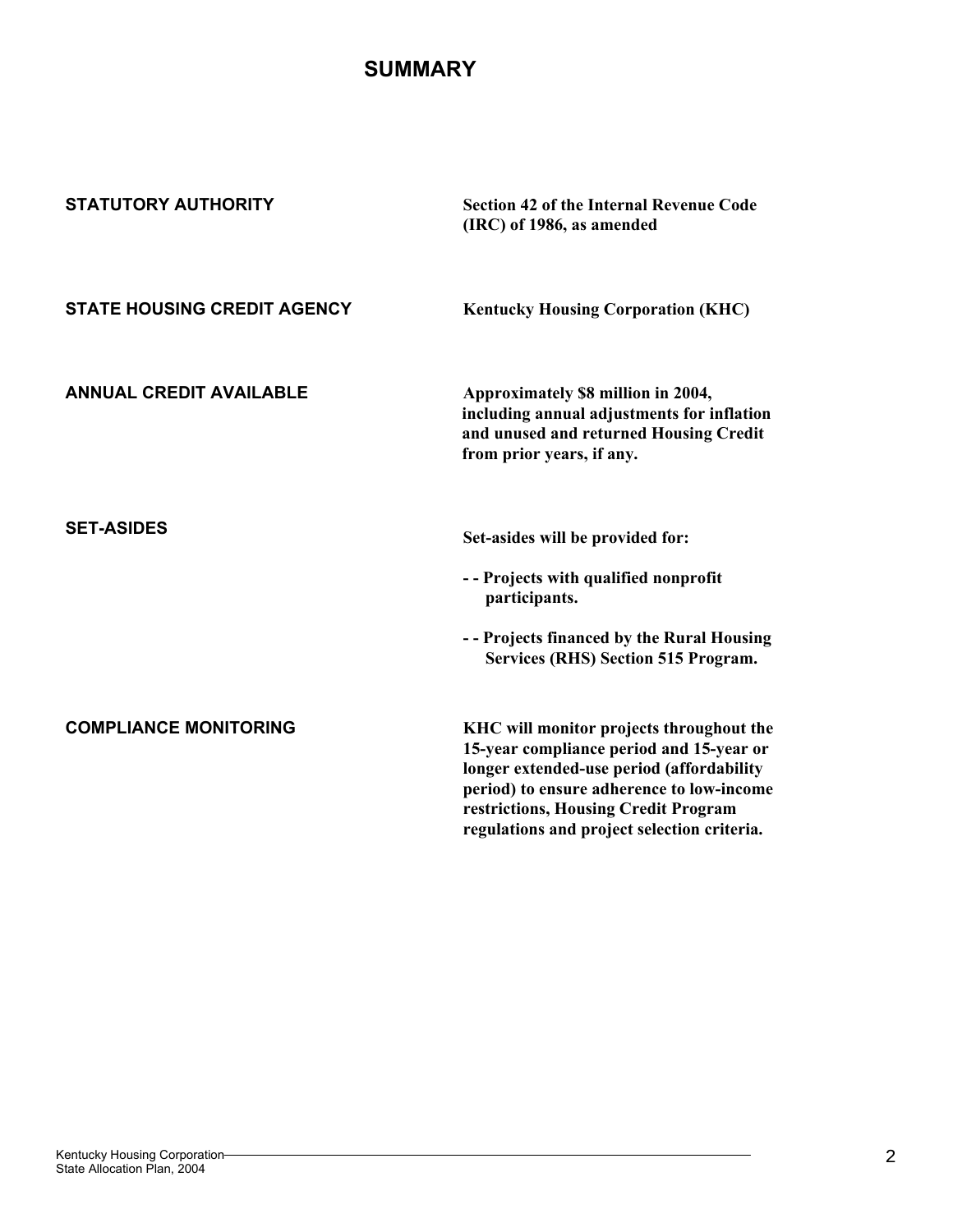# **INTRODUCTION**

# *Legislative Background*

The Low Income Housing Tax Credit (Housing Credit) Program was created by the Tax Reform Act of 1986. The Housing Credit is one of the last remaining tax incentives for the construction, rehabilitation and preservation of lowcost rental housing. Investors in low-cost housing can claim Housing Credit against their federal income tax liability for ten years.

The 1986 Tax Act required that state Housing Credit agencies administer the Housing Credit Program. Kentucky Housing Corporation (KHC) administers the program for Kentucky.

In 1989, Congress passed the Omnibus Budget Reconciliation Act, which produced significant changes in the Housing Credit Program. Among the changes were the requirements that the Housing Credit agency provide only enough Housing Credit to make projects feasible and that Housing Credit be allocated according to a plan that addresses the rental housing needs of low-income households.

In 1993, Congress enacted legislation, which again brought change to the Housing Credit Program. Along with permanent extension of the program, the act included the use of the 70 percent present value credit with HOME funds, clarification of student tenancy rules, prohibition of discrimination against rental assistance recipients and the requirement that Housing Credit agencies consider the reasonableness of the developmental and operational costs in making determinations of the proper amount of Housing Credit to allocate to a project.

In 2001, Congress passed legislation which increased the annual per capita credit to \$1.50 in 2001, and \$1.75 in 2002, with annual adjustments for inflation thereafter, in accordance with the Consumer Price Index (CPI).

The bill extends the credit to that portion of a building used as a community service facility, not in excess of 10 percent of the total eligible basis. This provision is limited to buildings located in Qualified Census Tracts (QCT). A community service facility is defined as any facility designed to serve primarily individuals whose income is 60 percent or less of area median income.

The bill also expands the definition of QCTs to include census tracts with a poverty rate of 25 percent or greater.

# **THE ALLOCATION PLAN**

# *Tax Law Requirements for the Allocation Plan*

Section 42(m) of the Internal Revenue Code requires Kentucky Housing Corporation to allocate Housing Credit according to a plan. The following must be included in the plan.

> A description of the project selection criteria to be used in determining priorities.

Criteria which give preference to projects:

- serving the lowest-income tenants.
- serving qualified tenants for the longest periods.
- contributing to a concerted community revitalization development plan.

 A description of the procedure for notifying the Internal Revenue Service of noncompliance with the requirements of the program.

Other elements to be considered in the selection criteria: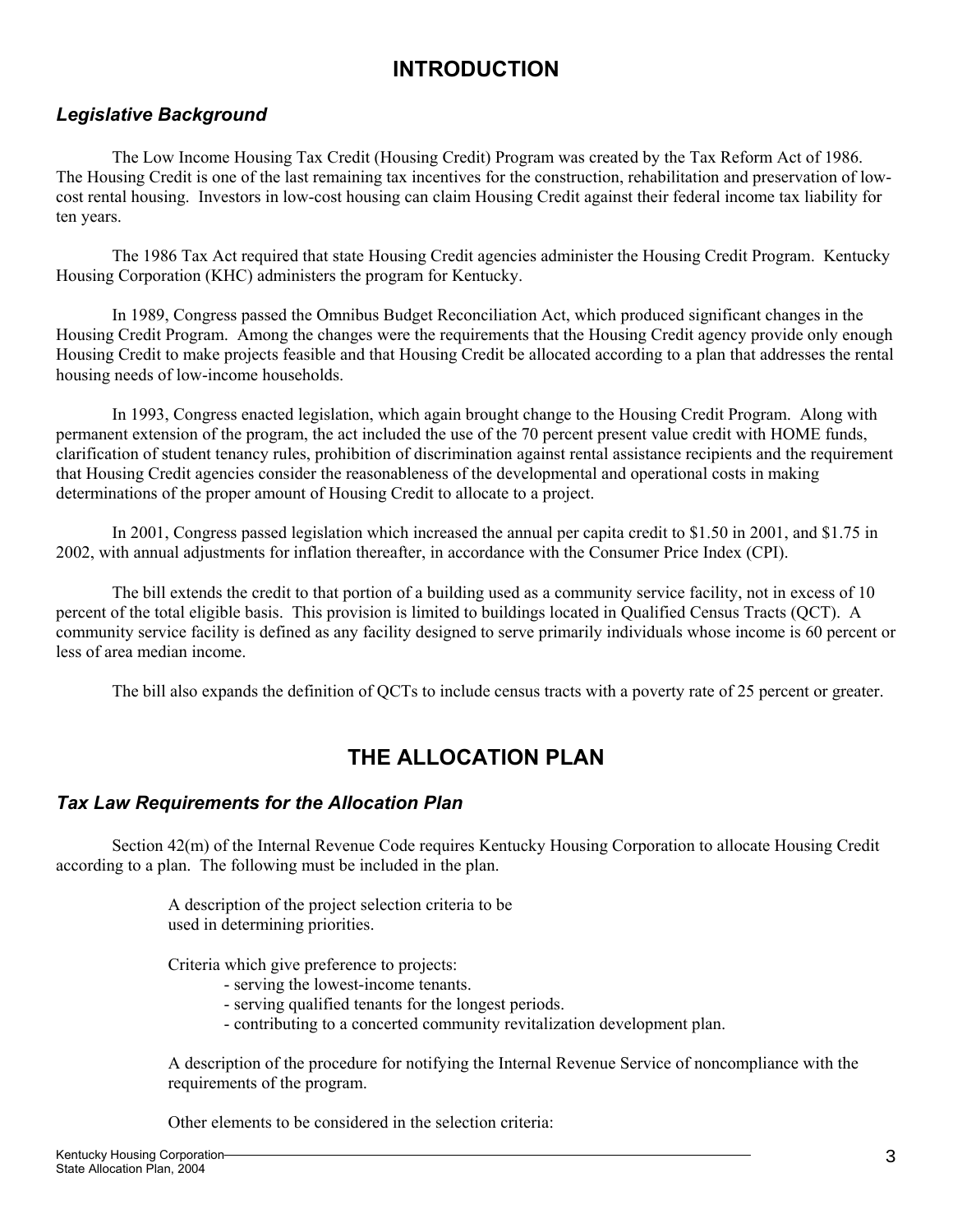- project location.
- housing needs characteristics.
- project characteristics.
- sponsor characteristics.
- tenant populations with special housing needs.
- tenant populations of individuals with children.
- projects intended for eventual tenant ownership.
- public housing waiting lists.

# *Project Selection Process*

# **NOTE: Incomplete applications will be returned to the applicant.**

Project Selection Criteria are established with consideration to the tax law requirements stipulated by Section 42(m) of the Internal Revenue Code and the strategic objectives of Kentucky Housing Corporation, as set forth in Kentucky Revised Statutes 198(A). These criteria are reviewed and amended as necessary during the formulation of the Qualified Allocation Plan. Applications for allocation, except for open window applications, will be assigned a numerical score in accordance with the project selection criteria (Appendix A). All elements of the application that constitute project selection criteria must be specific. All proposals received will be ranked according to the score assigned. Projects with the greater number of points will receive priority in selection. The number of projects selected will be limited by the amount of Housing Credit available that year. Projects will be scored on the basis of the documentation contained within. Incomplete applications or applications not meeting threshold requirements will be returned.

Projects selected that receive a partial award of Housing Credit, due to limited availability, will have priority in subsequent years in order to fully fund such projects.

Ties in scoring will be resolved by considering additional project attributes in accordance with the following priorities.

- 1. Lower total developer fee per unit
- 2. Lower project cost per unit (excluding land cost)
- 3. Smaller projects
- 4. County of lower median income

# *Set-Asides*

#### **Nonprofit Set-Aside**

The IRC requires that 10 percent of the total Housing Credit ceiling amount be available only to projects with qualified nonprofit participants and owners. Kentucky Housing Corporation will allocate up to 15 percent of the total Housing Credit ceiling amount to nonprofit applicants. In addition to the requirements of IRC Section  $42(h)(5)$  a nonprofit must be the developer and general partner of the project. Applicants must indicate that they are applying for credit from the nonprofit set-aside.

#### **RHS Section 515 Program**

A Housing Credit amount of \$180,000 at the 30 percent present value rate (four percent) is reserved for projects that have received a funding obligation from RHS.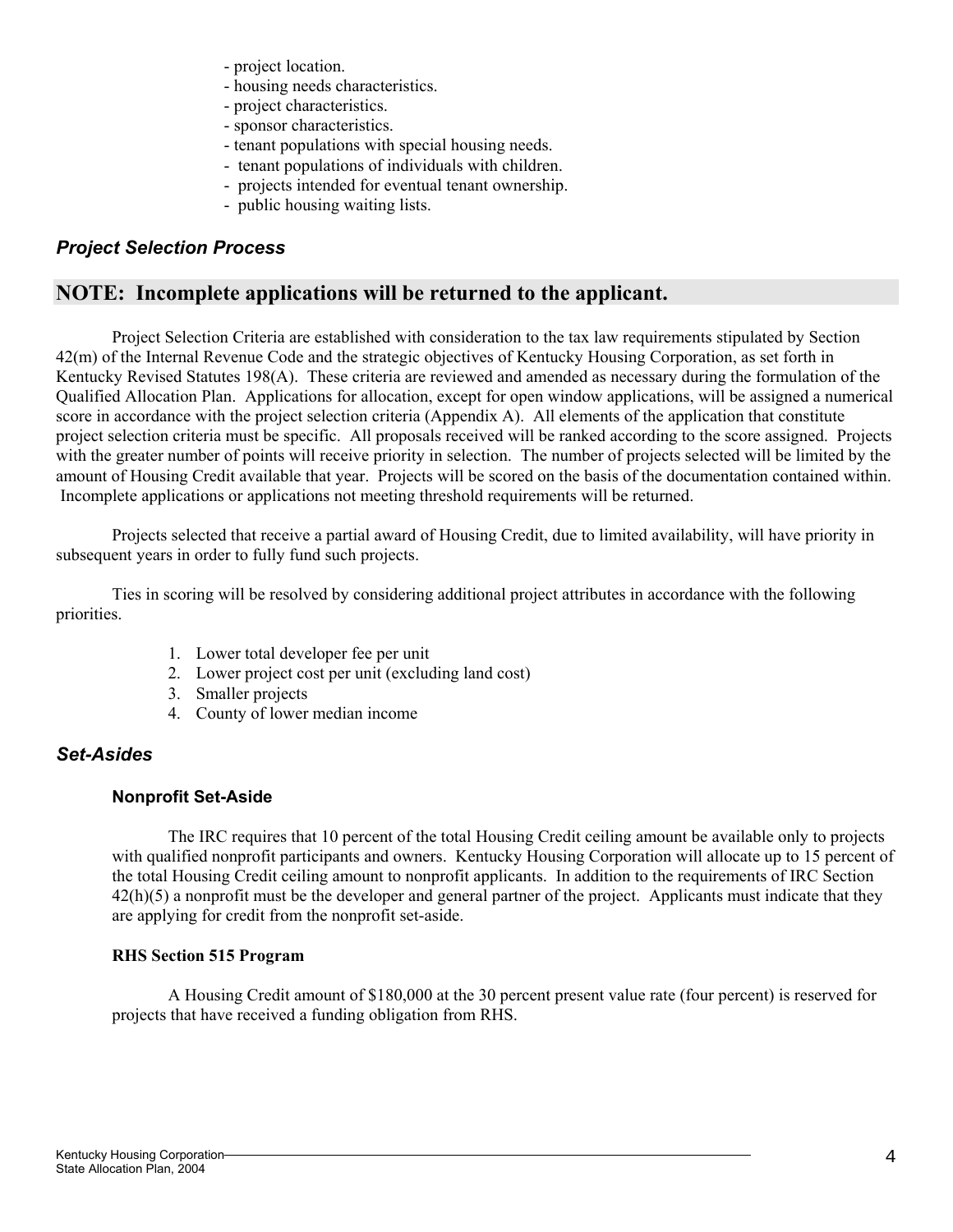# *Pools*

All remaining Housing Credit, after set-asides described above, will be divided into three pools (open window, urban and rural). Upon determination that any Housing Credit set-aside or pool, other than nonprofit, is not needed for the intended category of projects, such amount of Housing Credit will be transferred to other pools. This transfer of credit will occur after July 30 of the calendar year.

Nonprofit applicants may submit an application to be considered in the nonprofit set-aside and/or an application that competes in their respective urban or rural pool for the same project. Two separate applications and application fees must be submitted if an applicant wants to be considered in the nonprofit set-aside and the urban or rural pool. Only two applications for the same project will be accepted in the competitive round. Open window funding process applications for projects that have also applied in the competitive round will only be considered after the competitive round has been announced. All allocation and compliance monitoring fees apply to all Housing Credit projects.

#### **Open window pool**

Housing Credit in the amount of approximately \$3 million will be available after the set-asides are subtracted. Approximately \$1.8 million will be utilized for projects that use KHC's Center for Affordable Housing Finance funds for permanent financing. The remaining approximately \$1.2 million will be utilized for projects that are only applying for Housing Credit and are rural projects or preservation projects. Rural projects are projects located in one of the 109 counties eligible for the rural pool. Preservation projects are projects that are the rehabilitation of already existing low income units provided that the rehabilitation will repair or replace components that are either in immediate need of repair or replacement or are functionally obsolete or require modification or enhancements to meet new applicable federal, state or local housing or building code requirements. In addition, there must be a legitimate lack of sufficient and available, unrestricted property reserve funds or capital to provide for the necessary capital improvements. Open window funding process applications will be evaluated using the open window funding process criteria and applicants must complete an open window funding process pre-application and application if they are requesting other KHC funds in conjunction with Housing Credit. Applicants requesting only Housing Credit through the open window pool may complete the Housing Credit application. An original and five copies of the application must be submitted if an applicant is applying for credit from the open window pool. In addition, open window funding process applications must score a minimum of 55 points under the project selection criteria in the State Allocation Plan. This minimum score must include at least the following; 15 points in section A, 20 points in Section B and 10 points under Section C and zero points in Section F. Projects that receive Housing Credit in the open window pool must have an extended low-income use period of 35 years and at least 20 percent of the units must be rent and income restricted at the 50 percent income and rent level.

#### **Urban Pool**

The urban pool is 50 percent of the remaining credit after set-asides and the open window pool are deducted. For the Housing Credit Program, the following 11 counties are urban.

Boone Daviess Kenton Boyd Fayette McCracken Campbell Henderson Warren Christian Jefferson

## **Rural Pool**

Kentucky's remaining 109 counties are classified as rural. The rural pool is 50 percent of the remaining credit after set-asides and the open window pool are deducted.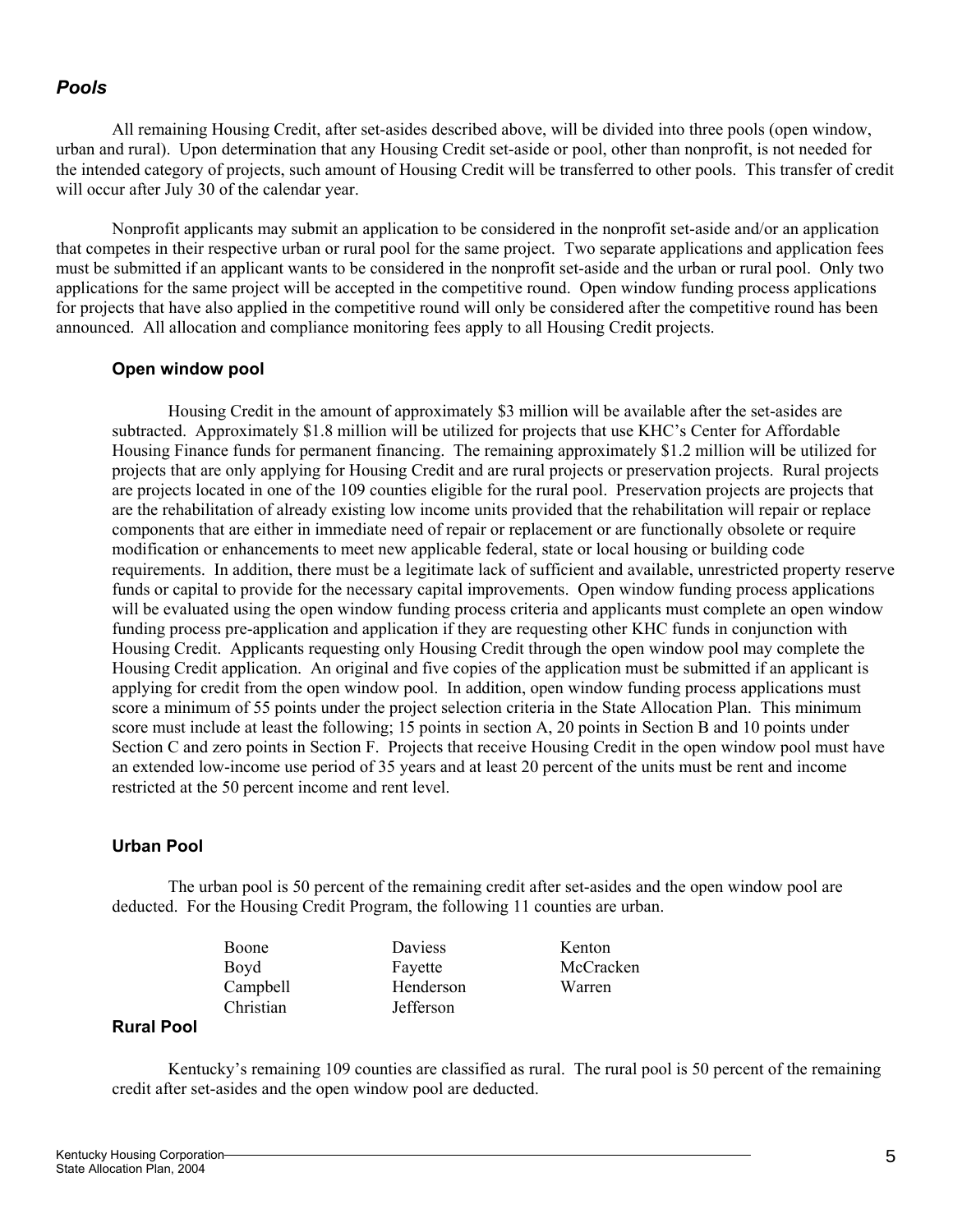# *Annual Selection Schedule*

At the beginning of the allocation year, KHC will schedule one competitive application round for projects requesting Housing Credit only. This schedule will indicate the Housing Credit amount available and submission/notification date for the round. . Applicants who want to access the open window pool through KHC's Center for Affordable Housing Finance must complete an open window funding process pre-application and application; unless Housing Credit only is requested. Under these circumstances only a Housing Credit application must be completed. A second competitive round will be held if KHC determines it is necessary.

| Competitive (not open window) |                     | <b>Credit Available (adjusted)</b><br>for previously mentioned set- |  |
|-------------------------------|---------------------|---------------------------------------------------------------------|--|
| <b>Proposed Submission</b>    | Award               |                                                                     |  |
| <b>Deadline</b>               | <b>Notification</b> | asides and open window pool)                                        |  |
| March 1, 2004                 | May 3, 2004         | 100% of Ceiling<br>50% Urban<br>50% Rural                           |  |

# *Recapture of Housing Credit Under Reservation*

To ensure the efficient use of the Housing Credit in Kentucky, KHC will require projects that receive Housing Credit reservations to confirm that the Housing Credit will be eligible for allocation to the project (more than 10 percent of costs incurred) by the end of the calendar year, or six months after the date of allocation, whichever is later. However, if a six-month extension is requested all other documentation must still be submitted by the November 24, 2004 deadline.

Credit returned before September 30 will be divided between the urban and rural pools and allocated to the next highest scoring project(s) in each pool. Credit returned after September 30 will be allocated to partial projects or carried into the next year. Credit returned from two or more projects by the same developer/sponsor will be subject to penalty.

# *Minimum Requirements*

If a minimum threshold standard is not met, the application will not be considered for Housing Credit and will be returned to the applicant. All projects will be subject to the following threshold standards.

- 1. Demonstration of site control is required. An option to purchase, purchase contract, recorded deed, an option to lease or lease agreement for the entire extended use agreement period are acceptable forms of site control. Site control must be valid for at least 60 days from receipt of application. However, open window pool applicants may need site control for a longer period of time.
- 2. Applicants must provide evidence of construction and permanent financing commitments. Commitments may be contingent on receiving a reservation of Housing Credit. Projects financed under the RHS Section 515 Program must submit a Multiple Family Housing Obligation-Fund Analysis, Form FmHA 1944-51. Applicants who receive Housing Credit may not apply for additional funds from KHC after receipt of Housing Credit.
- 3. The Housing Credit subsidy allocated will be limited to \$9,200 per Housing Credit unit except for projects located in qualified census tracts or difficult to develop areas as designated by the Secretary of Housing and Urban Development or in a designated Renaissance area or Hope VI projects, which will be limited to \$10,400 per Housing Credit unit.
- 4. Demonstration of adequate capacity of the developer/development team to construct, maintain and manage the proposed project must be provided. Developer must include a list of all projects completed indicating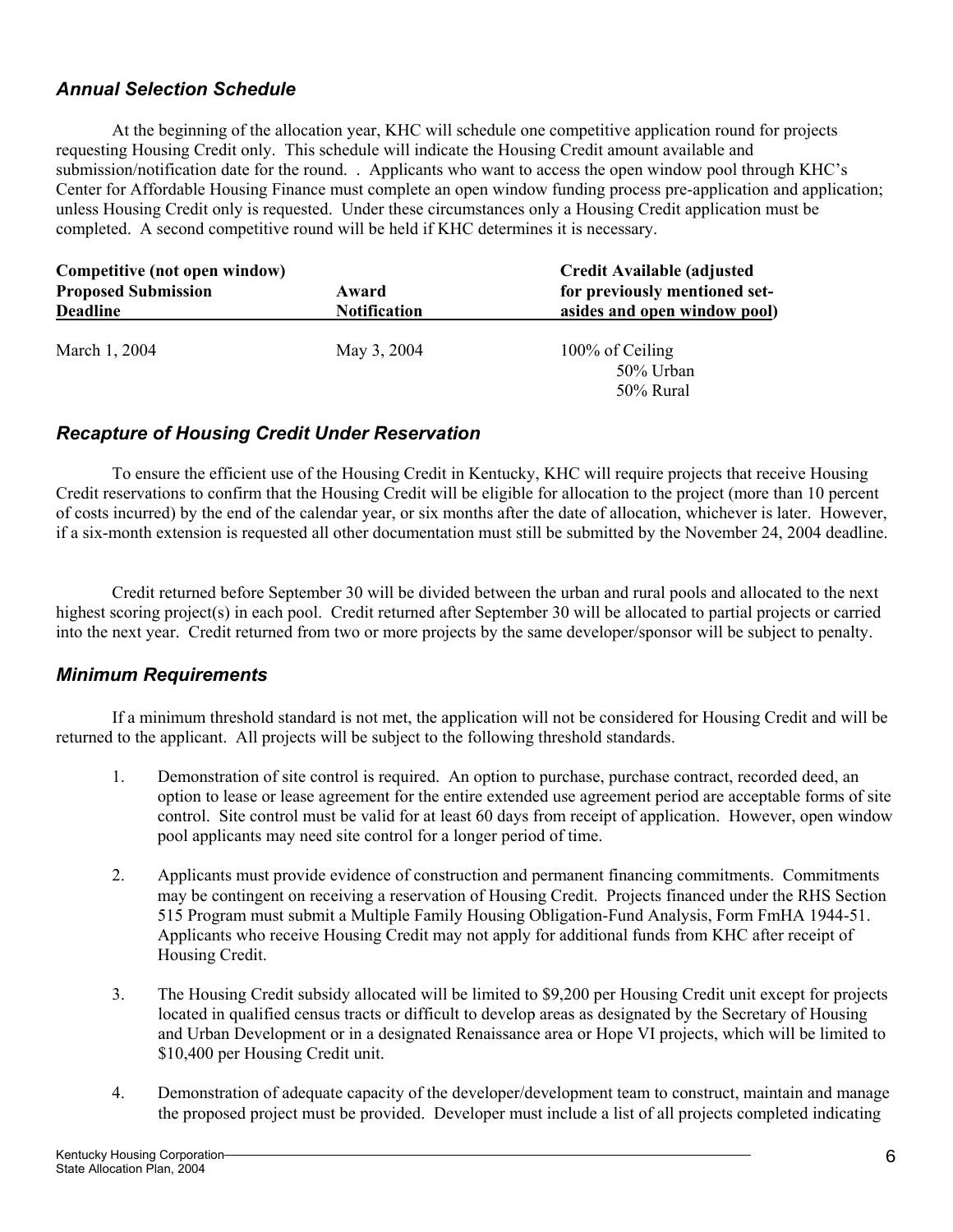the type of development and number of units. A list of all projects that are under construction and the expected completion date must also be submitted. If any portion of the developer fee is deferred, a repayment schedule must be included and will be reviewed for reasonableness.

- 5. Project must demonstrate that energy-efficient design and construction practices will be utilized. Projects could be subject to inspections to ensure that energy-efficient design and construction practices are being utilized. A statement from the project's architect describing the energy-efficient design and construction practices must be submitted with the application.
- 6. All projects must have a letter of support from the chief executive officer (or the equivalent) of the local jurisdiction within which the project is located. This letter must be a letter of support, not just a letter recognizing the project.
- 7. Projects must have written endorsement from the local Renaissance Kentucky committee if the project is located within the designated Renaissance area of a gold or silver community.
- 8. Projects selected for an initial reservation of Housing Credit must submit a comprehensive market study performed by an independent professional market study provider supporting the need for the proposed development at the time of reservation. The market study must be prepared using the market study requirements in Appendix B; market studies that do not conform to the requirements will not be accepted. Applicants are responsible for fees for such studies. The market study should reflect adequate need for units for elderly, disabled and families with children as applicable. The market study should also designate **all** other affordable housing projects that would be direct competition. In the event the analysis does not support the proposed project, KHC reserves the right to reject or seek modification of the proposal.
- 9. All selected projects involving substantial rehabilitation of existing buildings must provide a capital needs assessment prior to final reservation. The needs assessment will be performed by a qualified architectural or engineering firm to determine whether the proposed existing building and rehabilitation activities are sufficient to ensure that the building and improvements have a useful life of at least 30 years or 35 years for projects that received credit through the open window pool. Applicants are responsible for fees for such assessments. In the event the analysis does not support the proposed project, KHC reserves the right to reject or seek modification of the proposal.
- 10. Projects eligible for Housing Credit based on acquisition of existing buildings must provide an appraisal supporting the building basis for the Housing Credit requested.
- 11. All buildings must comply with all state and local building codes including accessibility standards, as well as applicable federal accessibility laws including Fair Housing Accessibility Guidelines and the Americans with Disabilities Act Accessibility Guidelines. Failure to comply may result in negative points. Documentation must be from the project architect. KHC also reserves the right to selectively visit projects during the construction period without prior notice to project owners or developers.
- 12. Tax-exempt bond-financed projects eligible for Housing Credit outside of the state Housing Credit ceiling are subject to all provisions of this State Allocation Plan except the competitive selection process.
- 13. Prior to issuance of final allocation-Internal Revenue Service (IRS) Form(s) 8609, all owners must execute and record land use restrictive covenants (Extended Use Agreement). The Extended Use Agreement will incorporate all project characteristics and attributes represented and pledged in the project application and considered in project selection.
- 14. Prior to issuance of IRS Form(s) 8609, all projects will be subject to a site visit for the purpose of determining whether the completed improvements are consistent with representations made in the application.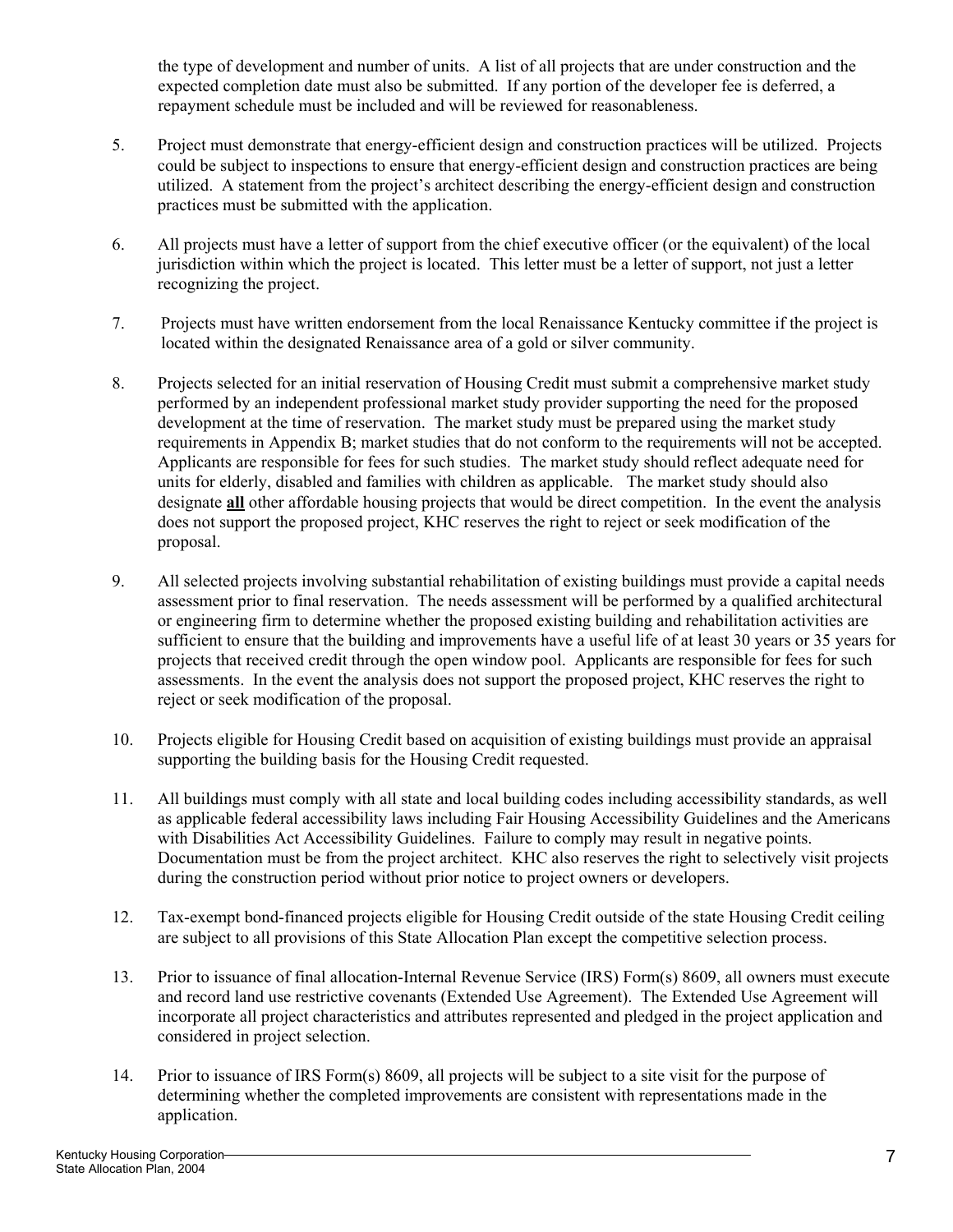- 15. Prior to issuance of IRS Form(s) 8609, owners must submit a signed Form 8821, Tax Information Authorization to the IRS with a copy to KHC.
- 16. Within 30 days after the certificate of occupancy is issued for the last building in the project, the owner must notify KHC and submit a certificate of occupancy for each building in the project.
- 17. Cost certifications including a Sources and Uses of Funds statement for all projects must be audited by a certified public accountant. Cost certification including a Sources and Uses of Funds statement and **all** other required documentation must be submitted within 60 days after placement in service.
- 18. All projects must have a minimum of 30 years of affordability.
- 19. No more than \$675,000 within a calendar year (approximately 10 percent of KHC's available Housing Credit, less the nonprofit and RHS Section 515 set-asides) will be awarded to the same developer or to projects where the developer has an identity of interest with the development team. This ceiling includes Housing Credit allocated through both the competitive rounds and open window pool.

# *Project Design Requirements*

- 1. All new construction projects must implement KHC's tier one universal design standards. Rehabilitation projects are encouraged to incorporate KHC's tier one universal design standards when it is feasible.
- 2. All new construction projects must implement KHC's Minimum and Preferred Design Standards for Newly Constructed Housing Developments.
- 3. The minimum heated and cooled net square footage for new construction projects are:

Single Room Occupancy (SRO) unit – 150 net square feet Efficiency Apartment – 400 net square feet One-bedroom unit – 600 net square feet Two-bedroom unit – 800 net square feet Three-bedroom unit – 1,000 net square feet Four-bedroom unit – 1,100 net square feet

Rehabilitation projects are encouraged to meet the minimum heated and cooled net square footage if appropriate.

- 4. Projects which display superior building techniques such as the use of brick veneer or stone covering when constructing exterior walls, covering exterior wood surfaces with protective material such as vinyl or aluminum, attractively covering exposed foundations with protective material, using diverse house plans for single-family projects, enhancement of existing historic aesthetic features and other building enhancement design criteria will receive preferential treatment in the allocation plan.
- 5. Amenities must be clearly defined in application.
- 6. KHC reserves the right to inspect all projects. A minimum of three construction inspections may occur.
- 7. Diverse house plans are encouraged in single-family developments. Demonstrating a variety of rooflines, elevations or varying styles is also encouraged.
- 8. Plans and specifications must be submitted at the reservation stage. Plans and specifications will be reviewed and approved by KHC's Design and Construction Department to ensure that KHC's Minimum Design Standards and Tier One Universal Design requirements are met. All change orders to the approved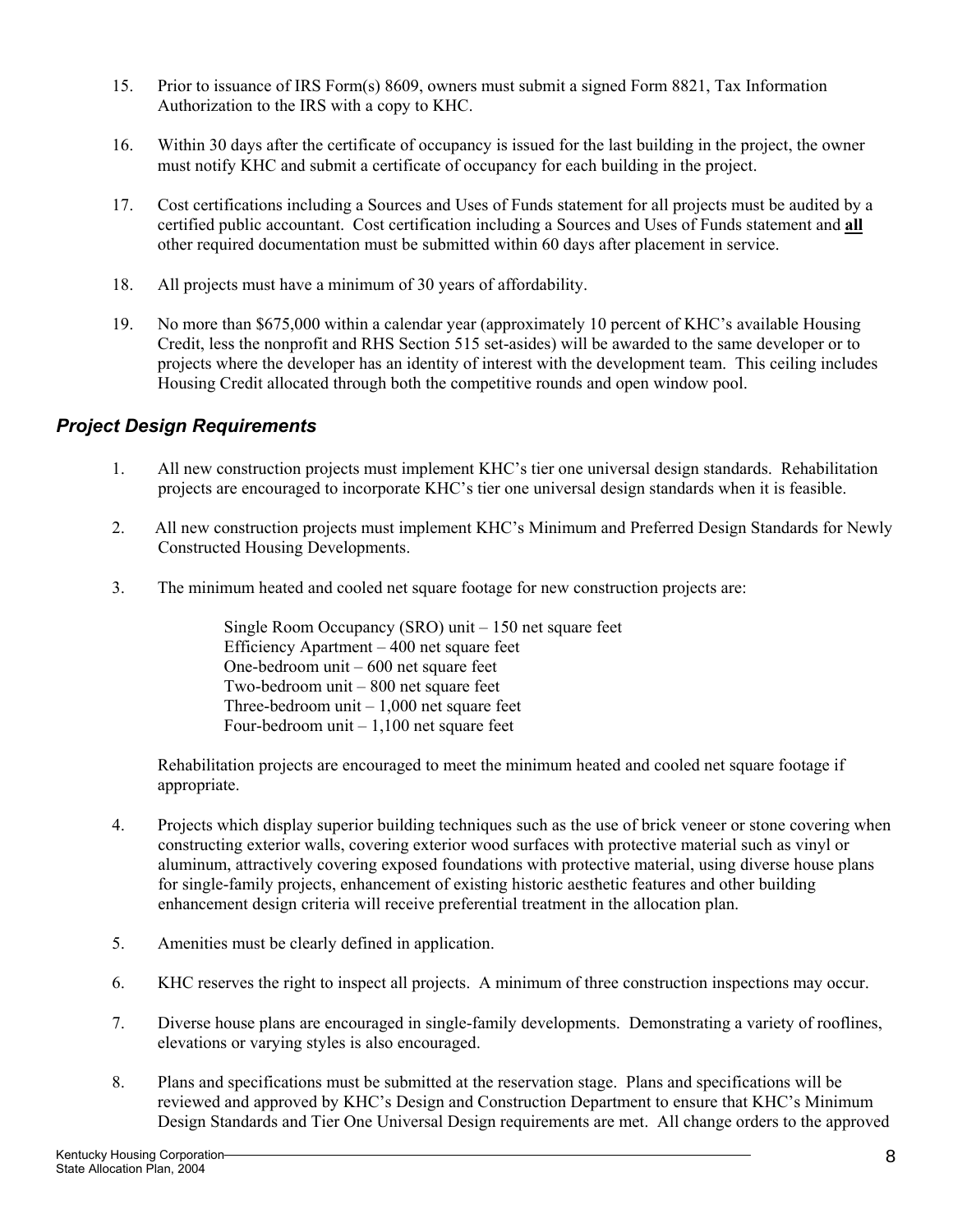plans and specifications must be submitted to KHC for review. A description of landscaping must be submitted with the plans and specifications. Landscaping must be maintained throughout the compliance and extended use period. A site plan indicating the location of all buildings in the project must be submitted with the plans and specifications. If the completed project is different from the plans and specifications and/or the application, Housing Credit can be recaptured.

# *Compliance Monitoring Procedure*

KHC has adopted a compliance monitoring procedure in accordance with IRC Section  $42(m)(1)(B)(iii)$ . The compliance monitoring procedure is detailed in KHC's Housing Credit Compliance Guide and includes:

- 1. The record keeping and record retention provisions of Internal Revenue Service Final Regulation Section  $1.42 - 5(b)$ .
- 2. The owner's annual certification requirement of Regulation Section 1.42-5(c)(1).
- 3. The on-site review of certifications and support documentation for at least 20 percent of the low-income units in each property at least once every three years in accordance with Regulation Section 1.42-5(c).
- 4. The on-site inspection provision of Regulation Section 1.42-5(d).
- 5. The notification of noncompliance provisions of Regulation Section 1.42-5(e), whereby notice is made to owners and the Internal Revenue Service regarding events of noncompliance.

The compliance monitoring procedure applies to all projects that receive or have received an allocation of Housing Credit and will continue throughout the 15-year compliance and extended use period.

# *Fee Schedule*

# **Fees apply to all projects that receive Housing Credit.**

#### **Allocation Fees**

**Application Fee:** \$500 for exclusively nonprofit applicants; \$750 for all other applicants. This nonrefundable fee must accompany each project application submitted for Housing Credit. Application fee will not be returned for incomplete applications or applications that do not meet minimum threshold requirements.

**Housing Credit Reservation Fee:** A nonrefundable reservation fee of 5 percent of the amount of Housing Credit reserved for a project will be charged. Payment of the 5 percent reservation fee is due prior to the issuance of the reservation certificate.

# **Compliance Monitoring Fees**

**Annual Report Fee:** An annual fee will be assessed for this monitoring program. Applicable fees must be submitted with the annual report. The annual fee for projects to be examined by KHC is \$25 per lowincome unit. Projects financed under the RHS Section 515 Program, pursuant to a Memorandum of Agreement between KHC and RHS, as long as such agreement exists, will be assessed a fee of \$5 per low-income unit per year except for the first year when the fee will be \$25 per low-income unit. A late filing fee will be assessed as specified in KHC's Housing Credit Compliance Manual.

**Recertification Waiver Fee:** For eligible projects requesting the Waiver of Recertification in 100 percent low-income buildings, there will be a onetime additional charge of \$25 per unit for each request.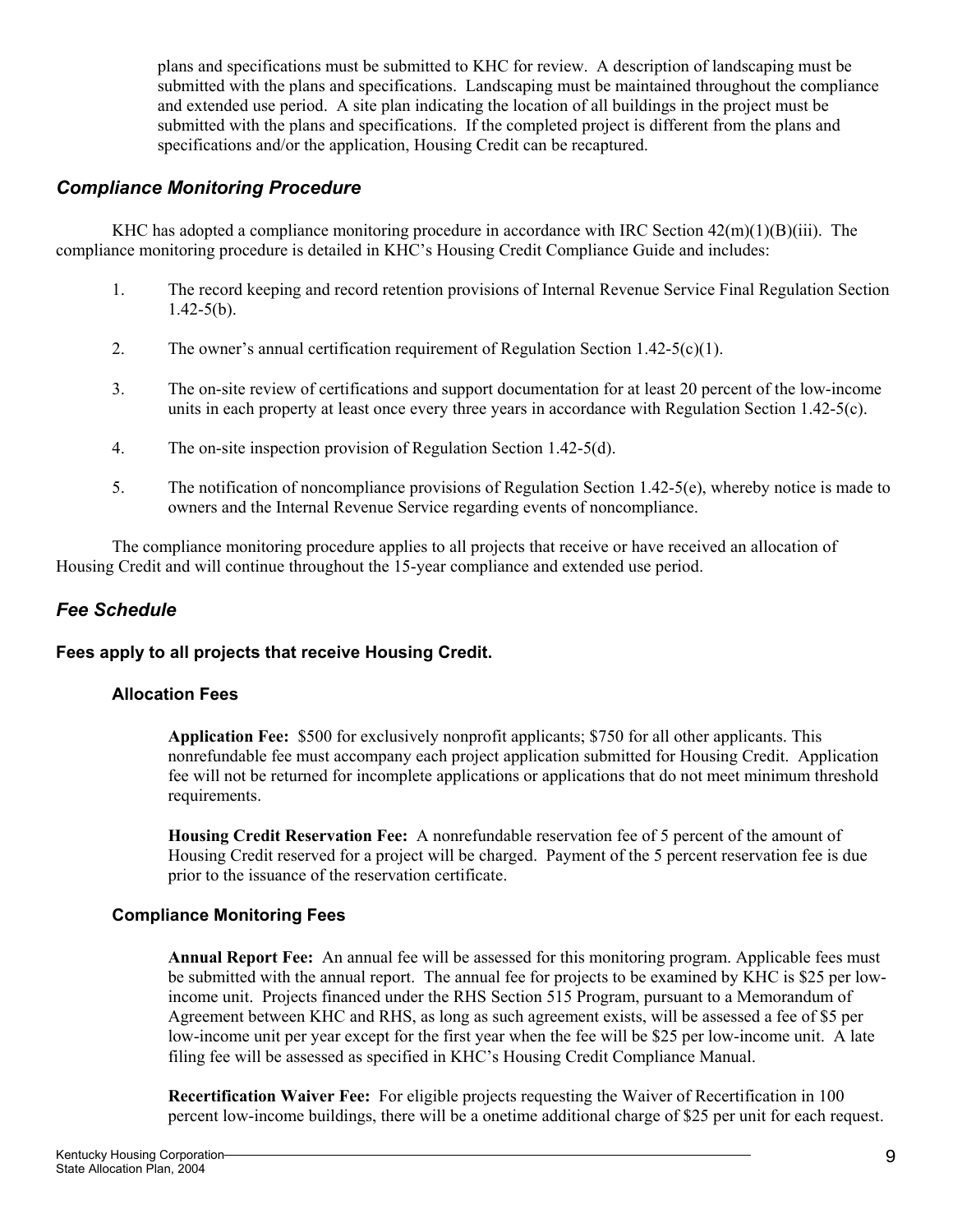**Compliance monitoring fees** are subject to periodic adjustment. Such adjustments will apply to all projects participating in the Housing Credit Program.

# *Effective Date*

This State Allocation Plan is effective for allocations of Housing Credit made after December 31, 2003 and will remain in effect until December 31, 2004, unless earlier amended. Amendments to the Internal Revenue Code and Regulations may necessitate conforming amendments to this plan.

# **NOTICE TO APPLICANTS**

## **Incomplete applications will be returned to the applicant.**

It is the applicant's responsibility to submit adequate documentation to support their score. An applicant's consistent failure to provide complete and/or accurate information during the application process, failure to pay compliance fees, failure to live up to attributes pledged on the original applications or any other KHC programs may impact scoring or result in rejection of application and being barred from further participation in the Housing Credit Program. Failure to follow all required procedures throughout the allocation process could jeopardize the final allocation or result in Housing Credit being recaptured. As a condition of receiving a Housing Credit allocation, an applicant agrees to furnish to KHC a copy of Form 8609 with Part II completed at the end of the first period for which Housing Credit is claimed for each building in the Housing Credit Program. Additionally, any new applicant must receive compliance monitoring training by KHC staff prior to receiving Form 8609.



**As the state Housing Credit agency, Kentucky Housing Corporation will evaluate and select projects to receive an allocation of Housing Credit pursuant to this State Allocation Plan. KHC will determine the appropriate amount of Housing Credit required by each project through an underwriting process.**

**These decisions in no way warrant or represent to any sponsor, investor, lender or other that a project is, in fact, viable. KHC makes no representations to the owner or anyone else regarding adherence to the Internal Revenue Code, Treasury Regulations or any other laws or regulations governing the Housing Credit Program.**

**No member, officer, agent or employee of KHC shall be held personally liable concerning any matters arising out of, or in relation to, the allocation of Housing Credit.**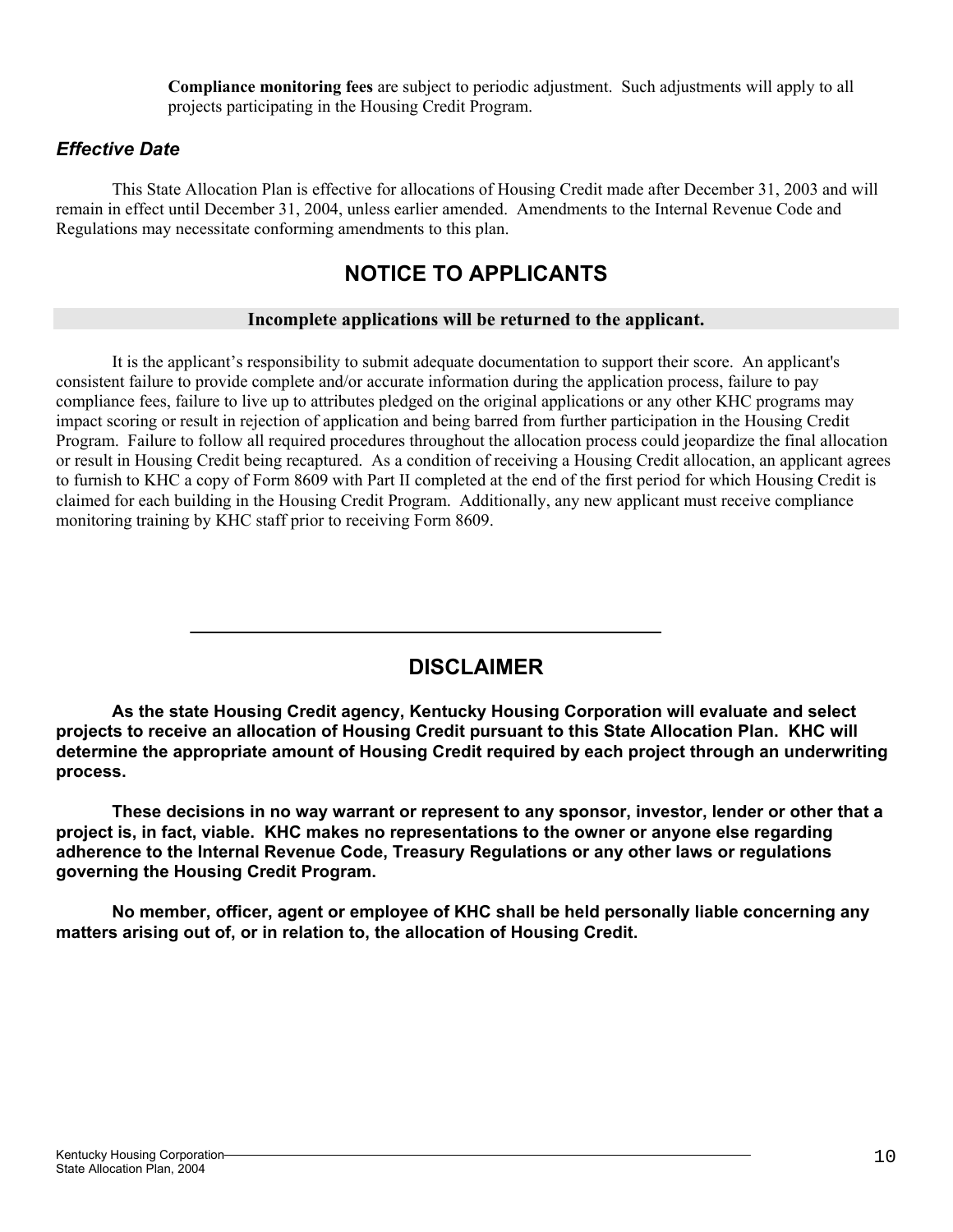# *PROJECT SELECTION CRITERIA*

| A. Housing Needs Characteristics                                                                                                                                                                                                        | $%$ of<br>applicable<br>limit                   | <b>Points</b>            | <b>Score</b> |
|-----------------------------------------------------------------------------------------------------------------------------------------------------------------------------------------------------------------------------------------|-------------------------------------------------|--------------------------|--------------|
| 1. Project will charge rents less than the<br>Applicable rent limit.                                                                                                                                                                    | 95-99%<br>90-94%<br>85-89%                      | 3<br>5<br>$\overline{7}$ |              |
|                                                                                                                                                                                                                                         | 84% or less                                     | 10                       |              |
| 2. a. Owner will elect to restrict all Housing Credit units to<br>the 50 percent income and rent limits. The 20/50<br>minimum set-aside must be elected on the Form 8609<br>that is filed with the IRS.<br><b>OR</b>                    |                                                 | 20                       |              |
| b. Owner will elect to restrict half of the Housing Credit<br>units to the 50 percent income and rent limits. The<br>40/60 minimum set-aside must be elected on the Form<br>8609 that is filed with the IRS.<br><b>OR</b>               |                                                 | 15                       |              |
| c. Owner will elect to restrict 20 percent of the Housing<br>Credit units to the 50 percent income and rent limits.<br>The 40/60 minimum set-aside must be elected on the<br>Form 8609 that is filed with the IRS.                      |                                                 | 10                       |              |
| <b>B. Project Characteristics</b>                                                                                                                                                                                                       |                                                 |                          |              |
|                                                                                                                                                                                                                                         | <b>Number of Housing</b><br><b>Credit units</b> |                          |              |
| 1. Small Project.                                                                                                                                                                                                                       | 24 or fewer                                     | 10                       |              |
|                                                                                                                                                                                                                                         | $25 - 34$                                       | 7                        |              |
|                                                                                                                                                                                                                                         | 35-48                                           | 5                        |              |
| NOTE: Scattered site projects will only be awarded small project points to one scattered-site project<br>located in the same county and submitted by the same developer per allocation year including open<br>window pool applications. |                                                 |                          |              |
| 2. Project located in a distressed Appalachian county (as<br>designated by the Appalachian Regional Commission) or in a<br>county with a median income that is below the statewide<br>nonmetropolitan median income.                    | 20                                              |                          |              |
| 3. Project is <b>not</b> located in a qualified census tract as designated by<br>the Secretary of Housing and Urban Development.                                                                                                        | 10                                              |                          |              |
| 4. Project is financed by United States Department of                                                                                                                                                                                   | 10                                              |                          |              |
| Kentucky Housing Corporation-                                                                                                                                                                                                           |                                                 |                          |              |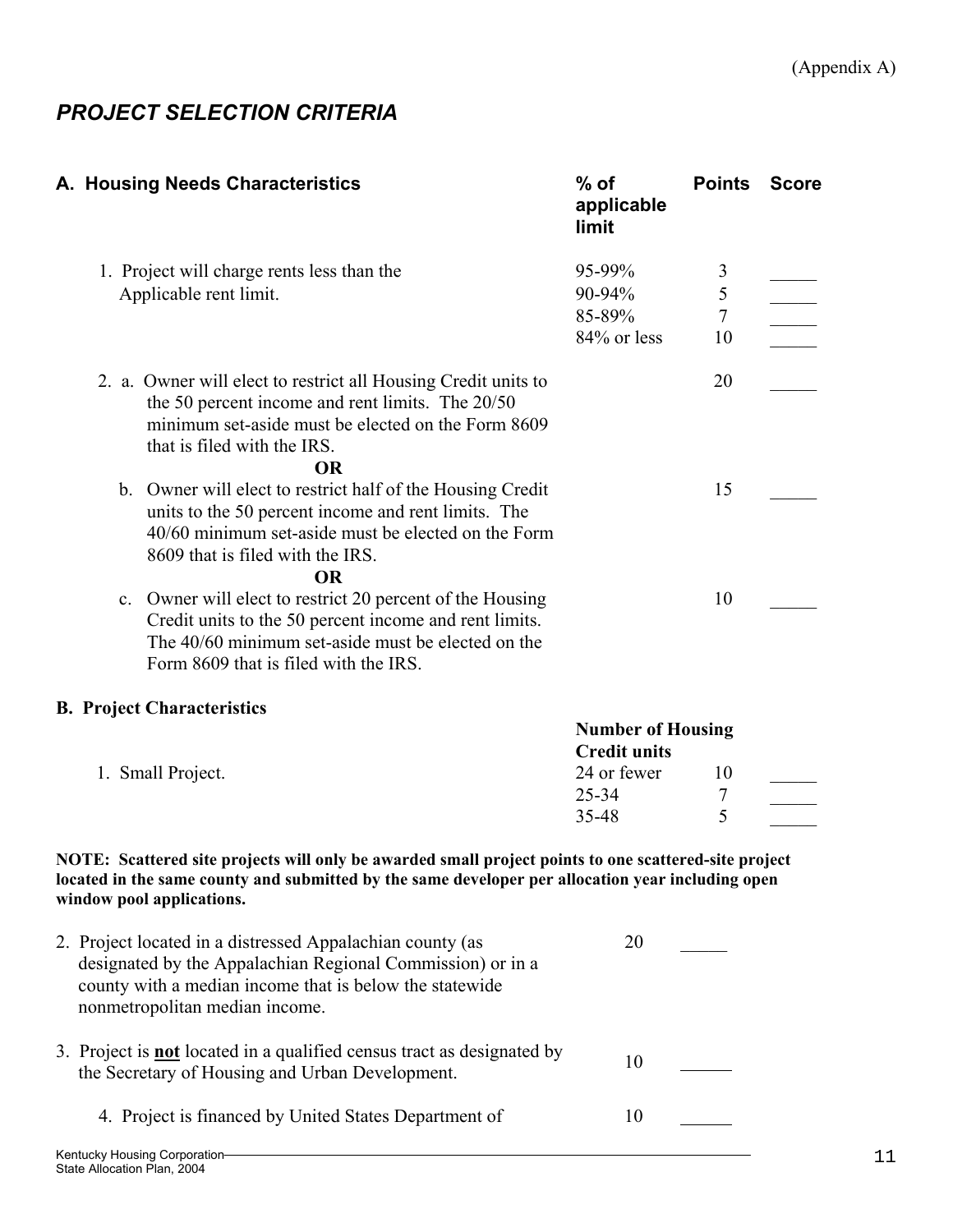Agriculture Rural Development Section 538 funds.

- 5. Project displays superior building techniques.
	- a. Brick or stone covering 50 percent or more of total exterior walls. 10  $\overline{a}$
	- b. Other building enhancements outlined in application, such as using steel framing or roofing material in new construction projects or enhancements of existing historic aesthetics in Certified Historic rehabilitation projects. 5  $\overline{a}$

#### **NOTE: Application must clearly outline design features of project to qualify for these points. Applications will be scored as they are submitted.**

## **C. Sponsor Characteristics/Participation of Tax-Exempt Organizations and/or Governmental Entities**

- 1. Project is exclusively developed by qualified minority or female owned and managed for-profit development entity. This entity must also receive at least 51 percent of the developer fee. 15 \_\_\_\_
- 2. Project has tenant-based or management services provided by an experienced, qualified nonprofit organization (excluding applications from the nonprofit set-aside). The nonprofit organization's IRS letter of determination, articles of incorporation and a letter outlining the services they will be providing must be submitted with the application to be considered for these points. 10
- 3. a. Total developer fee is 10 percent or less of total project cost excluding developer fee. KHC defines developer fee as developer and consultant fees. 10  $\overline{a}$

#### **OR**

- b. Total developer fee is no more than 12 percent of total project cost excluding developer fee. KHC defines developer fee as developer and consultant fees. 5
- 4. a. Project involves the acquisition and rehabilitation or rehabilitation of a project to prevent foreclosure and/or loss of the project for use by low-income households. This can be defined as those projects eligible for waiver under IRC Section  $42(d)(6)$ , or projects that have previously received Housing Credit and the compliance period has ended. 15 \_\_\_\_

#### **OR**

 $\overline{a}$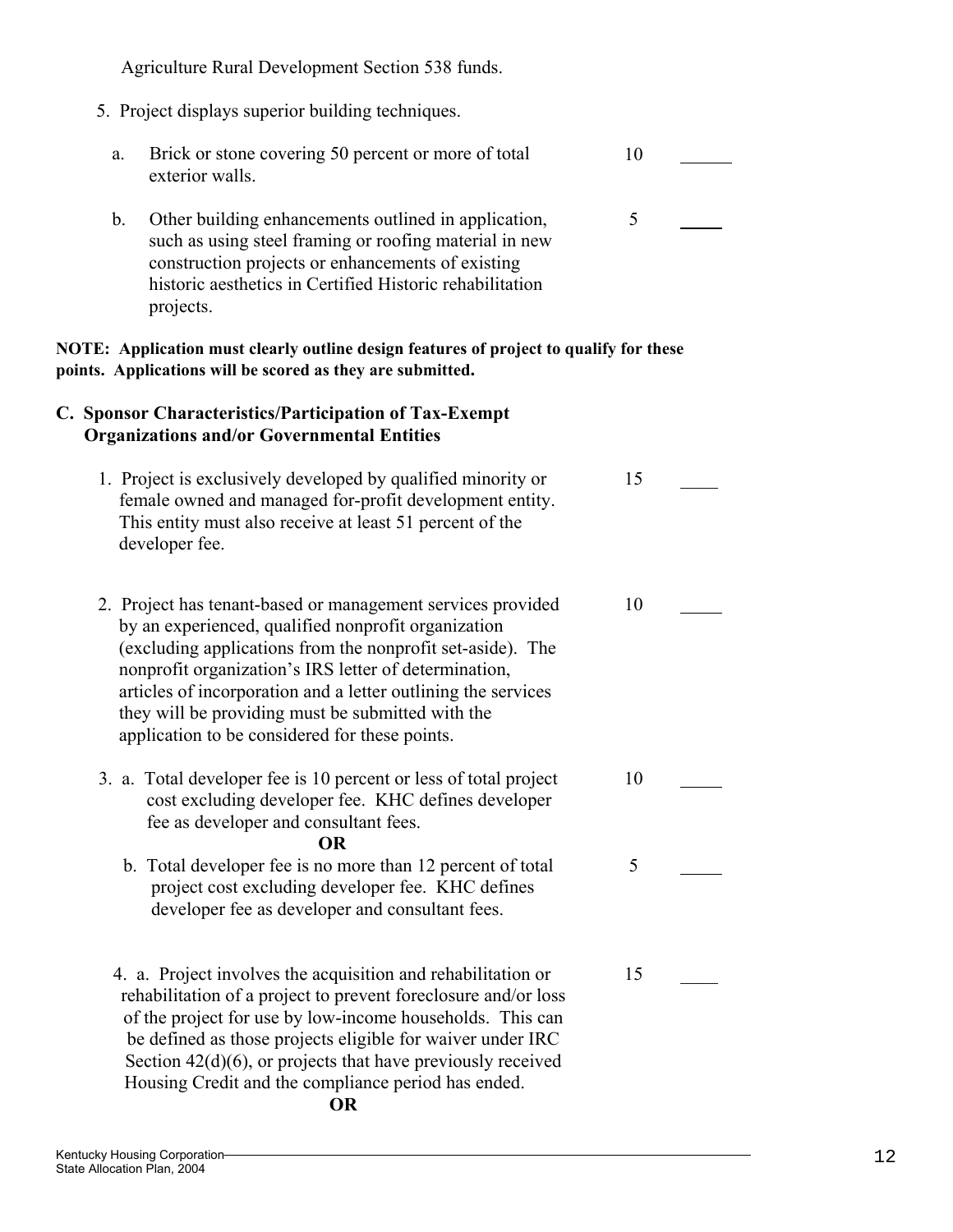| b. Preservation (excluding acquisition only projects) of other<br>existing housing stock.                                                                                                                                                                                                | 10    |  |
|------------------------------------------------------------------------------------------------------------------------------------------------------------------------------------------------------------------------------------------------------------------------------------------|-------|--|
| 5. Projects in a designated Renaissance area or Hope VI                                                                                                                                                                                                                                  | 15    |  |
| projects.                                                                                                                                                                                                                                                                                |       |  |
| D. Tenant Populations with Special Housing Needs                                                                                                                                                                                                                                         |       |  |
| 1. a. The entire project will be restricted for use by persons<br>62 or older. All occupants must be 62 or older even if<br>they are the spouse of someone 62 or older.<br><b>OR</b>                                                                                                     | 20    |  |
| b. Eighty percent of the units in the project are occupied<br>by at least one person who is 55 years of age or older.<br>The project must publish and adhere to a policy that<br>demonstrates an intent to house persons who are 55 or<br>older.                                         |       |  |
| <b>OR</b>                                                                                                                                                                                                                                                                                |       |  |
| 2. The entire project is restricted for use by persons with a<br>physical or mental impairment that substantially limits one<br>or more of the major life activities of the individual.<br>Tenants must have a record of such impairment and/or be<br>regarded as having the impairment. | 20    |  |
| <b>E. Public Housing Waiting Lists</b>                                                                                                                                                                                                                                                   |       |  |
| Project meets local rental housing needs as indicated by<br>public housing waiting lists.                                                                                                                                                                                                | 5     |  |
| F. Compliance                                                                                                                                                                                                                                                                            |       |  |
| Developer, owner or general partner has identity of<br>1.<br>interest with other Housing Credit projects or other<br>KHC-administered programs that have outstanding<br>unresolved issues of noncompliance and/or unresolved<br>code violations as of the date of the application.       | $-10$ |  |
| 2.<br>a. Developer, owner or general partner has returned<br>credit on two projects in any year. Penalty will be<br>imposed for 24 months beginning with date of<br>application.                                                                                                         | $-20$ |  |
| <b>OR</b><br>b. Developer, owner or general partner has returned<br>credit on more than two projects in any year. Penalty<br>will be imposed for 24 months beginning with date of<br>application.                                                                                        | $-30$ |  |

**F.**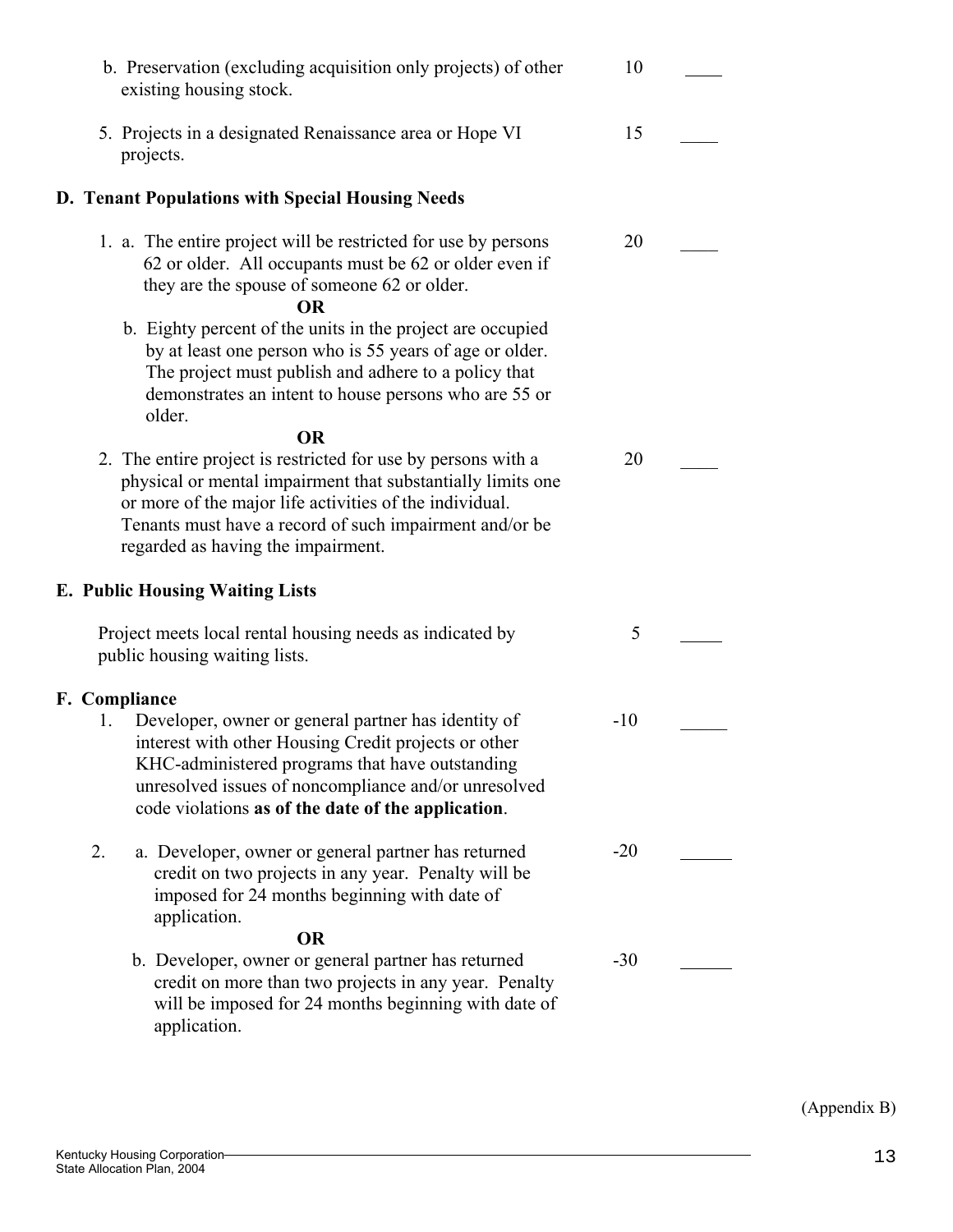#### Kentucky Housing Corporation Market Study Requirements Rental Housing

#### *Overview and Background*

Rental housing projects funded by Kentucky Housing Corporation (KHC) will serve low- to moderate-income tenants. It is the utmost importance that KHC be assured that a demand exists for rental units financed by KHC and there is no adverse affect on other viable affordable rental projects in the target market area.

#### *Requirements*

The marketing research firms will be required to complete marketing demand studies that will ascertain the need and demand for rental housing units. The study must contain a statement by the analyst that the report was written according to KHC's market study requirements.

The market study is a narrative report with appropriate charts and graphs. The feasibility analysis will utilize well tested methodologies and principals that have industry acceptance and lead to logical conclusions that are well supported.

#### **Site Evaluation:**

This section must include a detailed description of the project's site, any improvements and the surrounding area. The analyst must:

- 1. Physically visit the site and the market area in general.
- 2. Describe the physical features of the site and adjacent parcels. Discuss both positive and negative attributes of the site in relation to their possible impact on the overall market demand. Some of the items to discuss are the curb appeal, surrounding land uses, the physical relationship of the site to the surrounding roads, amenities, employment, services, etc.
- 3. Include pictures of the site.
- 4. Include a map clearly identifying the site and surrounding amenities such as schools, shopping, medical facilities, employment centers, etc.
- 5. Include a map clearly identifying existing subsidized low-income housing within the market area that could impact the lease-up of the proposed project. Indicate in miles, the proximity of these projects.
- 6. Describe all developments on either side of the property as well as the front and back of the site and their present condition.

#### **Target Market Area**

The target market area (TMA) is defined as the primary market area and the secondary market area. The analyst will describe a basis for defining the boundaries of the TMA. Use of geographic boundaries such as roads, rivers, and residential districts are encouraged. The primary market area is the most likely geographic area from which a property would draw its tenants. Secondary market area is the portion of a market area that supplies additional tenants to a project beyond that provided by the primary market area. The study should include the basis for considering the secondary market area.

The economy of the target market area should be addressed with a minimum of the following information:

- $\checkmark$  Employment by industry
- $\checkmark$  The major current employers and any anticipated expansions, closures or any new employment planned for the market area.
- $\checkmark$  Unemployment trends for the market area and, where possible, the county total workforce figures and number and percentage unemployed.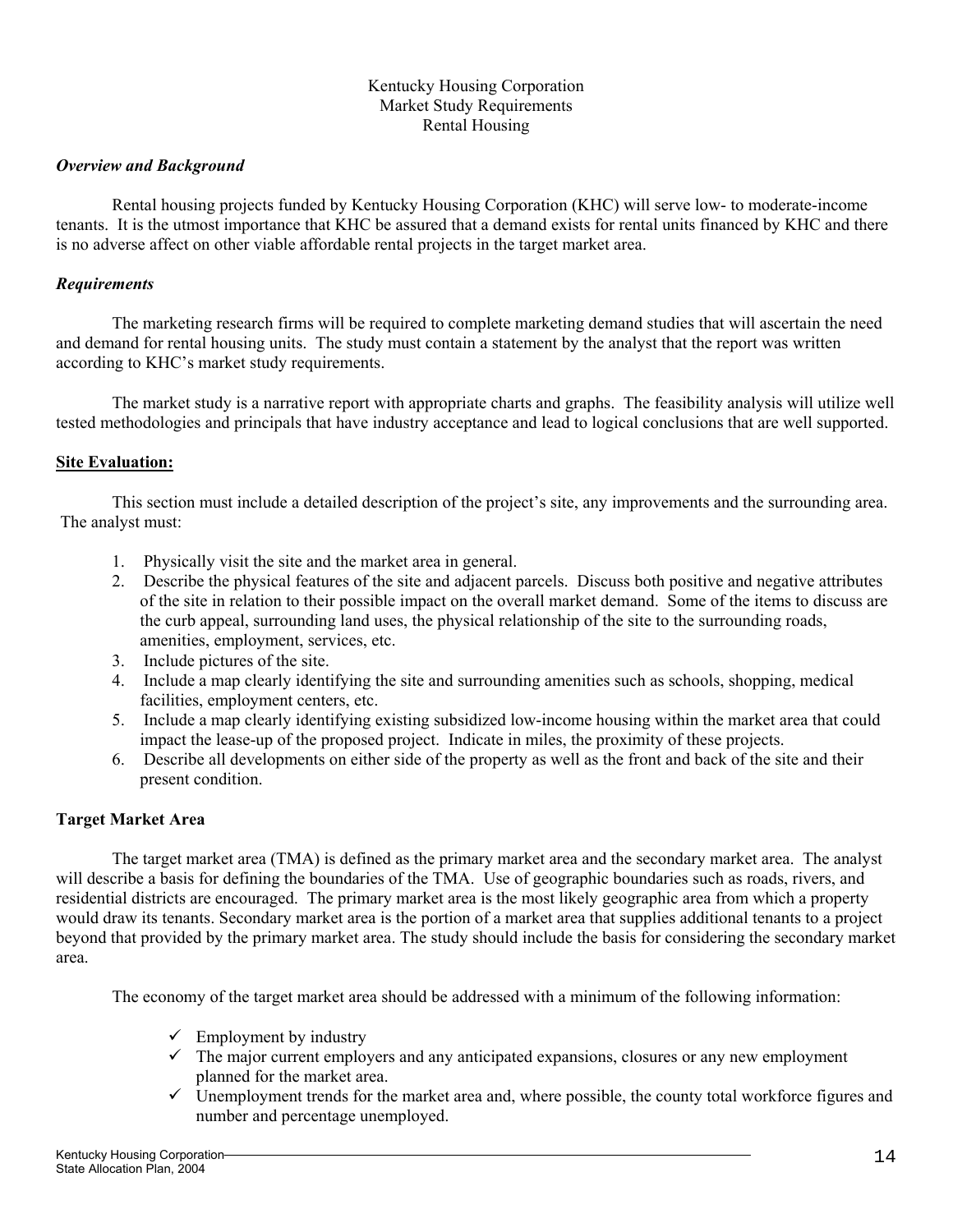- $\checkmark$  A map of the area indicating the site and location of major employment concentrations.
- $\checkmark$  A narrative analysis of data provided with conclusions that relate the data to any potential impact it will have on the housing demand.

# **Demographic Data**

The purpose of this section is to identify the number of potential households within the Target Market Area (TMA) that should be considered as renters for the proposed project.

Provide the following demographic information for the TMA, giving historical data as well as current data. Include data on population and households projecting five years out. Projections must be prepared by a reputable source. U.S. Census data prior to the 2000 census is only acceptable as historical data and trending. Please include a narrative description of the data presented including overall conclusions.

# 1. Population Trends

- $\checkmark$  Total population
- $\checkmark$  Population by age group
- $\checkmark$  Number of elderly and non-elderly (for elderly projects)
- $\checkmark$  If a special population is proposed for the project, provide additional information on population growth patterns specifically related to this population.
- 2. Households Trends
	- $\checkmark$  Total number of households and average household size.
	- $\checkmark$  Household by tenure (i.e. the number of owner and renter households including the ratio of owner to renter households).
	- $\checkmark$  Households by income. Elderly proposals should reflect the income distribution of elderly households only.
	- $\checkmark$  Average household size.
	- $\checkmark$  Renter households by number of persons in household.

# **Competitiveness and Comparability**

The analyst should supply descriptions and occupancy levels of other existing affordable rental projects that would be direct competition for the proposed project, those under development and those in the pipeline to be constructed that would be direct competition for the proposed project and serving the same income group. The following information should be included for these projects:

- 1. Name, address and phone number of the comparable project.
- 2. Photograph
- 3. Breakdown of unit sizes by bedroom count.
- 4. Square footage of each comparable unit type.
- 5. Monthly rents and what utilities are included in the rent, if any.
- 6. Project age
- 7. Description of amenities such as washer/dryer hookups, laundry facilities, community room, etc.
- 8. Number of units receiving rental assistance, description of assistance as project or tenant based.
- 9. In areas lacking sufficient three and four bedroom rental comparables, provide data on three and four bedroom single-family rentals or provide information on other rental options in the community in order to try to identify where potential tenants are currently living.
- 10. A map showing the comparables in relation to the proposed project.
- 11. For developments in the planning or construction stage, provide the name, address/location, number of units, unit configuration, rent structure, estimated date of market entry and any other data considered relevant. If there are no projects in the planning stages or under construction, a statement to that effect must be provided.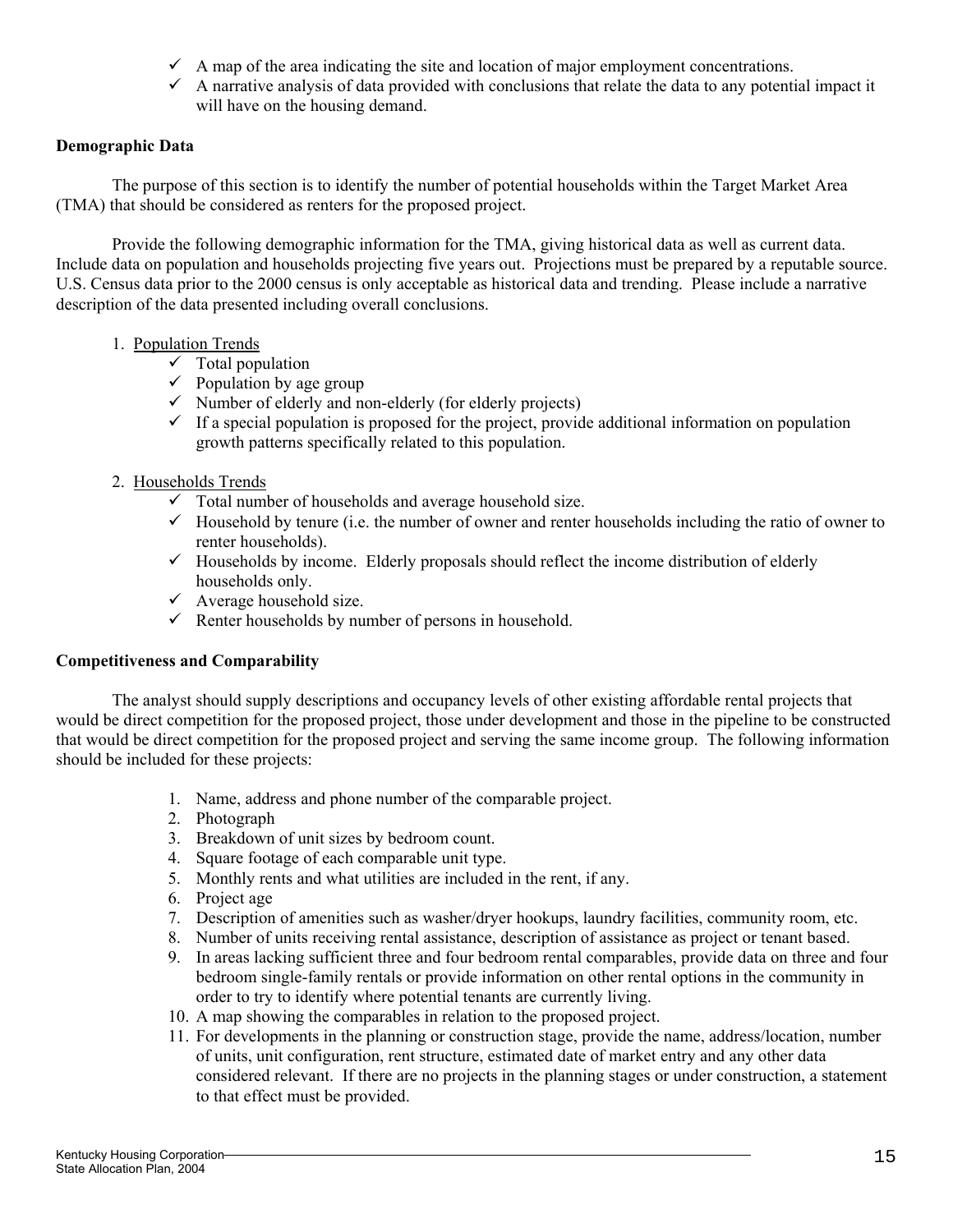12. A discussion should be provided that addresses the impact the proposed project will have on the occupancy of other competitive projects in the area. The analyst shall examine whether the proposed property will significantly reduce the tenancy of such established properties.

## **Demand Analysis**

Use the applicable incomes and rents in the project's application. Analysts must take the income restrictions designated in the application into account when estimating demand. The study should include data for each income group targeted by the project as described in the application. For example, if the project targets families of various income groups, demand projections using the above methodology should be provided for each group and bedroom size.

Analysts should assume no family households are able to pay more than 35% of gross income towards total housing expense and than no elderly households are able to pay more than 40% of gross income towards total housing expenses. The demand analysis should clearly indicate the minimum income and maximum income range for each targeted group. For projects with project based rental assistance, (Section 8, Rural Development, etc.) two separate demand analyses must be shown. One with the rental assistance, thereby allowing \$0 for the minimum income and one without the rental assistance. For projects with market rate units, the analyst must make some reasonable determination of a maximum income level beyond which a household would not likely be a participant in the rental market. The analyst should clearly state the assumptions used in making this determination.

#### **Demand should be derived from the following sources:**

#### **Demand from new households:**

New units required in the market area due to projected household growth should be determined. This should be determined using 2000 census data and projecting forward to the anticipated lease up date of the project using a growth rate established from a reputable source. The population projected must be limited to the age and income group being targeted by the project. Projections should be projected for a 5 year period. If the number of proposed units exceeds the growth then the analyst must provide additional documentation of demand that does not include cannibalization of existing affordable projects.

#### **Demand from existing households:**

**Rent over-burdened households**, if any, within the age group, income groups and tenure (renters) targeted for the proposed development. This calculation must exclude households that would be rent overburdened in the proposed project. (i.e. paying more than 35% of their income toward rent)

**Households living in substandard housing.** Substandard housing is defined as units that lack complete plumbing or kitchen facilities, have no source of heat and were built prior to 1940. Households in substandard housing should be adjusted for age, income range and tenure as applicable.

If the proposed project is a rehabilitation of an existing occupied project, then the market study must indicate the anticipated number of existing tenants who meet the program requirements and will elect to remain at the project through the rehabilitation.

The analyst should use their own knowledge of the market area and project to determine if households from substandard housing and rent over-burdened households would be a realistic source of demand. A reasonable capture rate for these groups should be used when calculating the total demand. No more than 10% of turnover from existing households that are not from the two segments mentioned above should be considered in the total demand calculation. If the analyst believes there are other indicators that are not considered in the methods above, they can be considered if the analyst can justify the reason. Any such additional indicators should be calculated separately and be easily added or subtracted from the demand analysis described above.